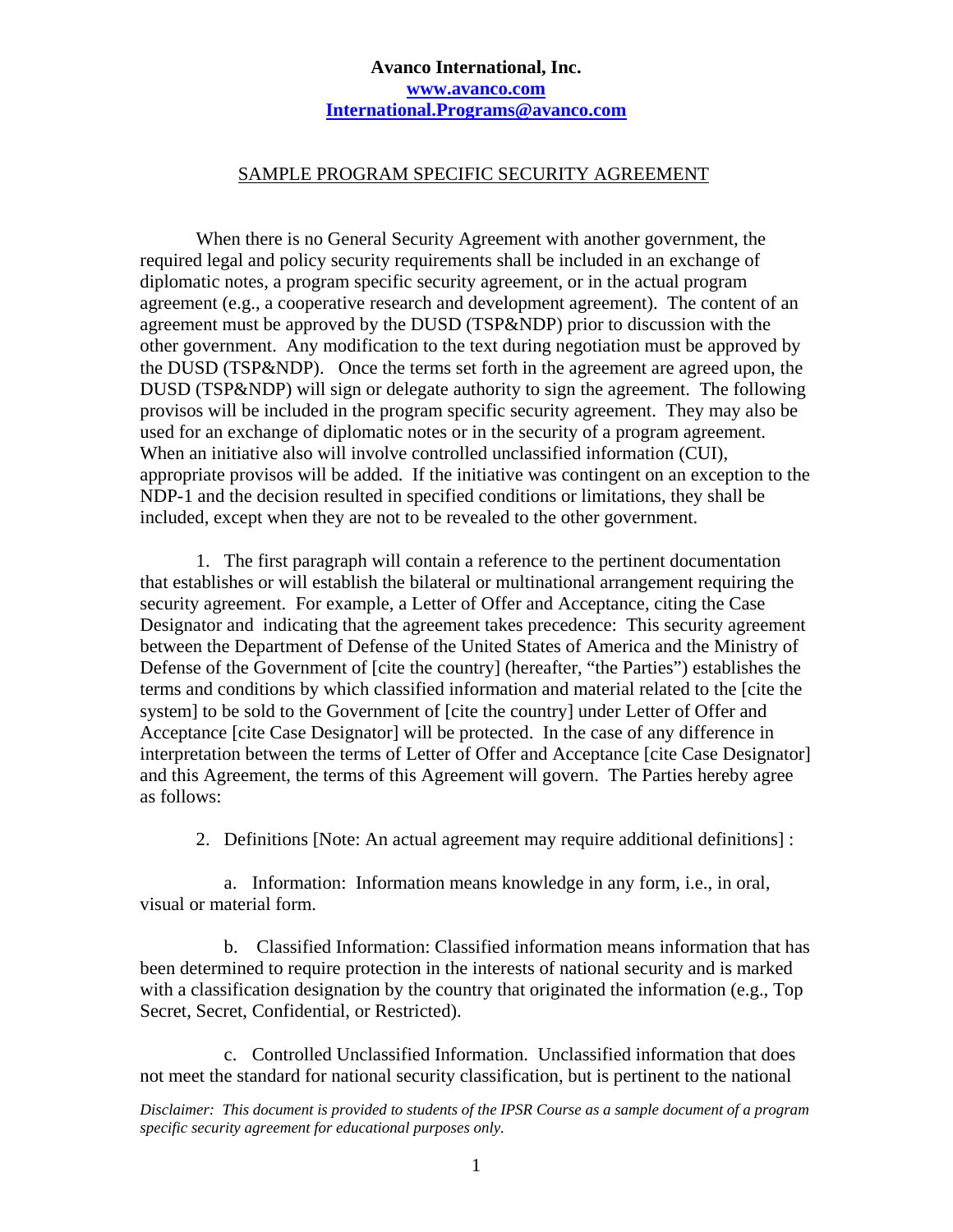## **Avanco International, Inc. www.avanco.com International.Programs@avanco.com**

interest of the United States or is originated by entities outside the U.S. Government and under law or policy requires protection from disclosure, special handling safeguards, and prescribed limits on exchange or dissemination.

d. Material: Material means tangible matter, such as documents, equipment, photographs, magnetic tapes, computer disks, or other tangible matter that my contain information.

e. Facility: Facility means a physical location, such as a building or compound.

f. Disclose/Disclosure: Disclose or disclosure means the providing of information in any manner, i.e., oral, visual, or material.

g. Release: Release means the disclosure of information in material form, e.g., documentary form.

3. Classified information and material shall be transferred through official government channels or through other channels that may be agreed upon in writing by the responsible security officials of the Parties. [Note: When it is anticipated that a transfer of classified information or material is to be executed using other than official channels, e.g., using commercial freight forwarders or commercial carriers, hand carriage by participating personnel, or using secure communications, responsibility will be established in this agreement for preparing, coordinating, and approving the transportation, hand carry, or secure communications plans].

4. Each Party shall take all lawful steps available to it to ensure that classified information and material provided or generated pursuant to or in connection with the [cite the title or other program identification, e.g., Letter of Offer and Acceptance (cite Case Designator)]) shall be protected from further disclosure unless disclosure is authorized by the Party that provided the information or material. Accordingly:

a. The recipient Party shall not disclose or release or authorize the disclosure or release of the information or material to any government, person, firm, organization, or other entity of a third country, or to any firm, organization or entity that is owned or controlled by a third country person or other third country entity, without the prior written consent of the Party that provided the information or material.

b. The recipient Party shall not use or permit the use of the classified information or material for any purpose other than that for which it was provided pursuant to the [cite the title or other program identification] without the prior written consent of the Party that provided the information or material.

*Disclaimer: This document is provided to students of the IPSR Course as a sample document of a program specific security agreement for educational purposes only.*